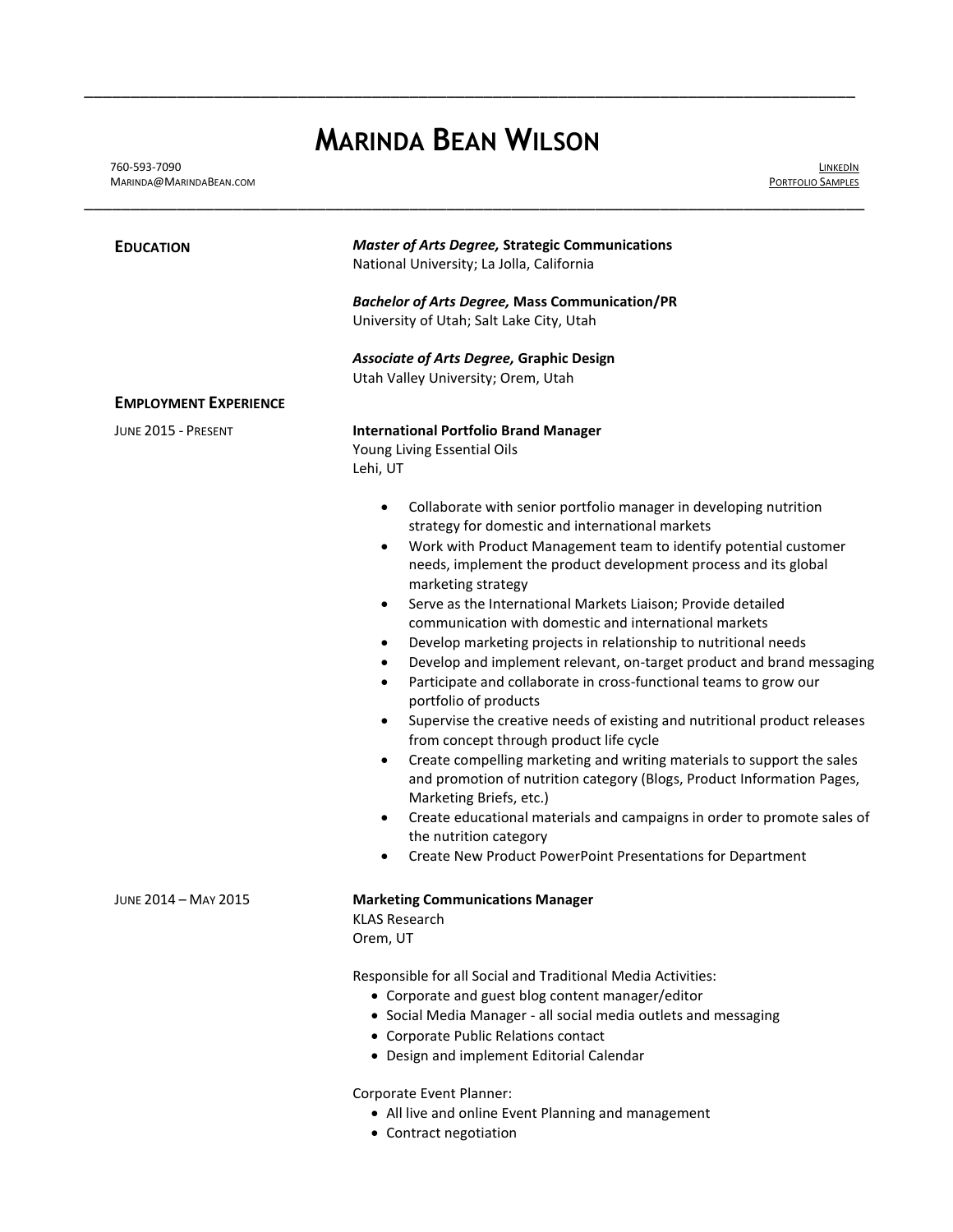Digital event set-up, promotion and execution (webinars, townhalls, conferences, etc.)

#### Other:

- Development of 2015 Corporate Marketing Plan
- Work with Graphic Designer to provide Creative/Design guidance/feedback as needed
- Graphic Design and Photography projects as needed

### APRIL 2013 – June 2014 **Owner, Communications Consultant**

Marinda Bean Communications San Diego, CA

- Marketing, Public Relations, Advertising, Graphic Design consulting and collateral production
- Establish and write Marketing Plans
- Define Brand Strategy and Messaging; Design logo
- Establish communication channels/media
- Website Design; Search Engine Optimization, analytics
- Content Creation; Research, writing, editing, multiple styles/guides

#### **Marketing Director; Consultant**

Oceanside Glasstile Carlsbad, California

- Development of all corporate communications messaging
- Implemented process improvements via implementation of DAM and CMS applications and updating mass email service provider
- Development of image, collateral and video library
- Creation and direction of print and digital sales collateral
- Branding updates to parent and sub-brands, including logo design
- Project management of major website re-design and catalog creation Management of Marketing Department budget and personnel
- Define and execute growth strategies for company and sub-brands
- Photography, videography and graphic design production
- Social Media optimization and metrics implementation

#### **Digital Marketing Manager; Consultant**

Quantum Learning Network Oceanside, California

- Design and implement marketing campaigns including brand identity promotion and preservation, SEO, SEM, PR, advertising and corporate communication elements
- Design and implement SEO strategy; Provide SEO analysis and optimization on all online content
- Manage creative team (freelance writers and graphic designers)
- Serve as media contact, provide press releases and media kits
- Create interactive training materials and presentations
- Manage PPC company/campaigns
- Write, edit and publish content for all electronic communications includin[g blog,](http://www.supercamp.com/summerstudy/) press releases, newsletters and emails
- Design and manage editorial calendar
- Provide infographics, ads and photography as needed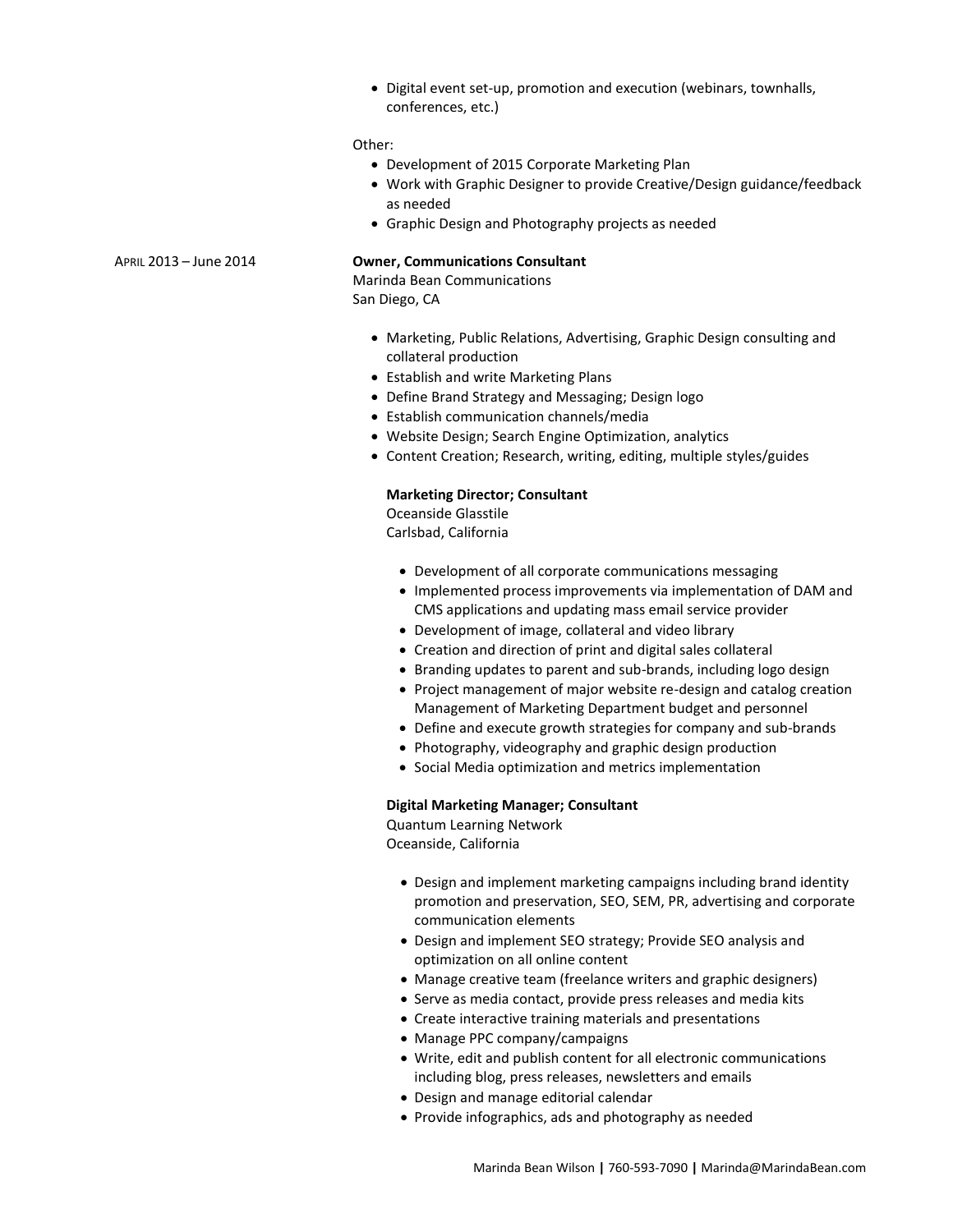| September 2010 - April 2013 | Editor, TopTenREVIEWS.com and NorthOrion.com<br><b>Tech Media Network</b><br>American Fork, Utah<br>• Responsible for quality, quantity and timeliness of content<br>• Supervise staff of 30+ writers, copyeditors and interns in two offices, plus off-<br>site freelance writers.<br>• Work as the intermediary between the Content Department and Sales<br>Department to ensure timely delivery of quality content to fulfill clients'<br>expectations.<br>• Manage a vast media library to enhance the quality and quantity of images<br>available to accompany content and enhance brand quality.<br>• Write and copyedit content as needed; provide writing guidance and<br>instruction as needed.<br>• Serve as PR consultant to the President as needed.<br>• Provide Search Engine Optimization (SEO) Research and Training to staff to<br>increase online presence and individual story success.<br>• Receive on-going extensive On-Screen, Search Engine Optimization (SEO) and<br>Omniture trainings.                                                                                                                                                                                                                                          |
|-----------------------------|------------------------------------------------------------------------------------------------------------------------------------------------------------------------------------------------------------------------------------------------------------------------------------------------------------------------------------------------------------------------------------------------------------------------------------------------------------------------------------------------------------------------------------------------------------------------------------------------------------------------------------------------------------------------------------------------------------------------------------------------------------------------------------------------------------------------------------------------------------------------------------------------------------------------------------------------------------------------------------------------------------------------------------------------------------------------------------------------------------------------------------------------------------------------------------------------------------------------------------------------------------|
| July 2005 - September 2010  | <b>Director of Training &amp; Communications</b><br>Enlightened Wealth Institute (EWI)<br>Provo, Utah<br>Sales & Marketing Department:<br>• Create and produce new products and work with Joint Venture groups to<br>attract new students and generate leads for the sales floor.<br>• Design and implement new marketing campaigns.<br>• Write and edit sales copy for online and print marketing.<br>• Supervise full-time Training Manager, Marketing Manager, Student<br>Resources Manager and 6-9 off-site sales instructors.<br>• Work frequently with out-of-house printers, graphic design teams and mass<br>mail production house.<br>• Serve as creative director on all out-going products.<br>• Layout and graphic design work as needed.<br>• Provide customer service department, sales floor and events team with copy,<br>marketing support and information required to perform optimally on an on-<br>going basis.<br>• Write and distribute multiple promotions each week for on-going sales<br>webinars.<br>• Host sales webinars to produce sales floor leads.<br>• Direct all corporate event planning and execution, including annual 400+<br>person semi-formal parties.<br>• Spearhead Internal PR/Employee Relations initiatives. |

- Provide Concierge Service to high-end clients during and following special Platinum Elite, Inner Circle and Mastery events (\$30,000-\$70,000 tuition programs).
- Collaborate closely with multi-millionaire speakers and business owners to create products and execute sales events.
- Create Sales dossiers on products and programs and train Sales Staff where needed.
- Attend and sell at quarterly Wealth Retreats throughout the United States where dozens of \$1,500 to \$30,000 products were sold.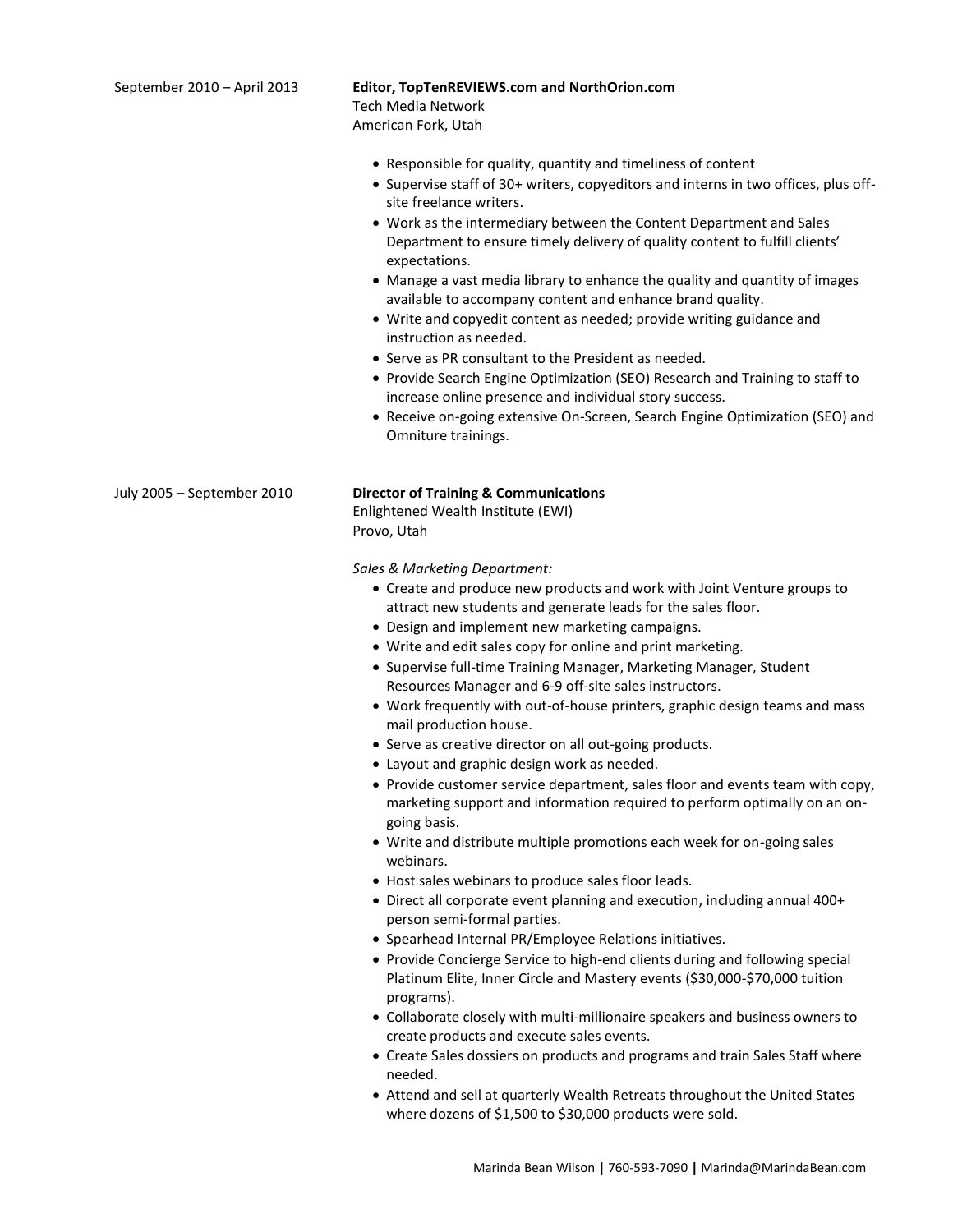*Communications Department:* 

- Responsible for all out-going messages and materials including serving as Editor of Wealth Empowerment Weekly ezine.
- Ghostwrite messages, articles and book chapters for Robert G. Allen and other EWI authors, instructors and executives.
- Develop a new communications desktop platform and attracting new users (approximately 2,000 in 2 months).
- Provide customer service department, sales floor and events team with copy, marketing support and information required to perform optimally on an ongoing basis.
- Corporate event planning and internal PR/employee relations.
- Provide customer relations, phone etiquette and basic marketing training and some supervision to Customer Service and Call Center staff of 100+ as needed for increased performance and customer satisfaction.
- Produce quarterly Wealth Retreat event planning materials including program schedules of speakers, bios, product features, etc.
- Utilize video and editing skills and software programs.

#### *Training Department:*

- Provide online, audio and print materials to approximately 60,000 new and existing students.
- Create and produce products, programs and courses.
- Supervise full-time Training Manager and 6-9 off-site course instructors teaching 32 or more weekly live and static classes.